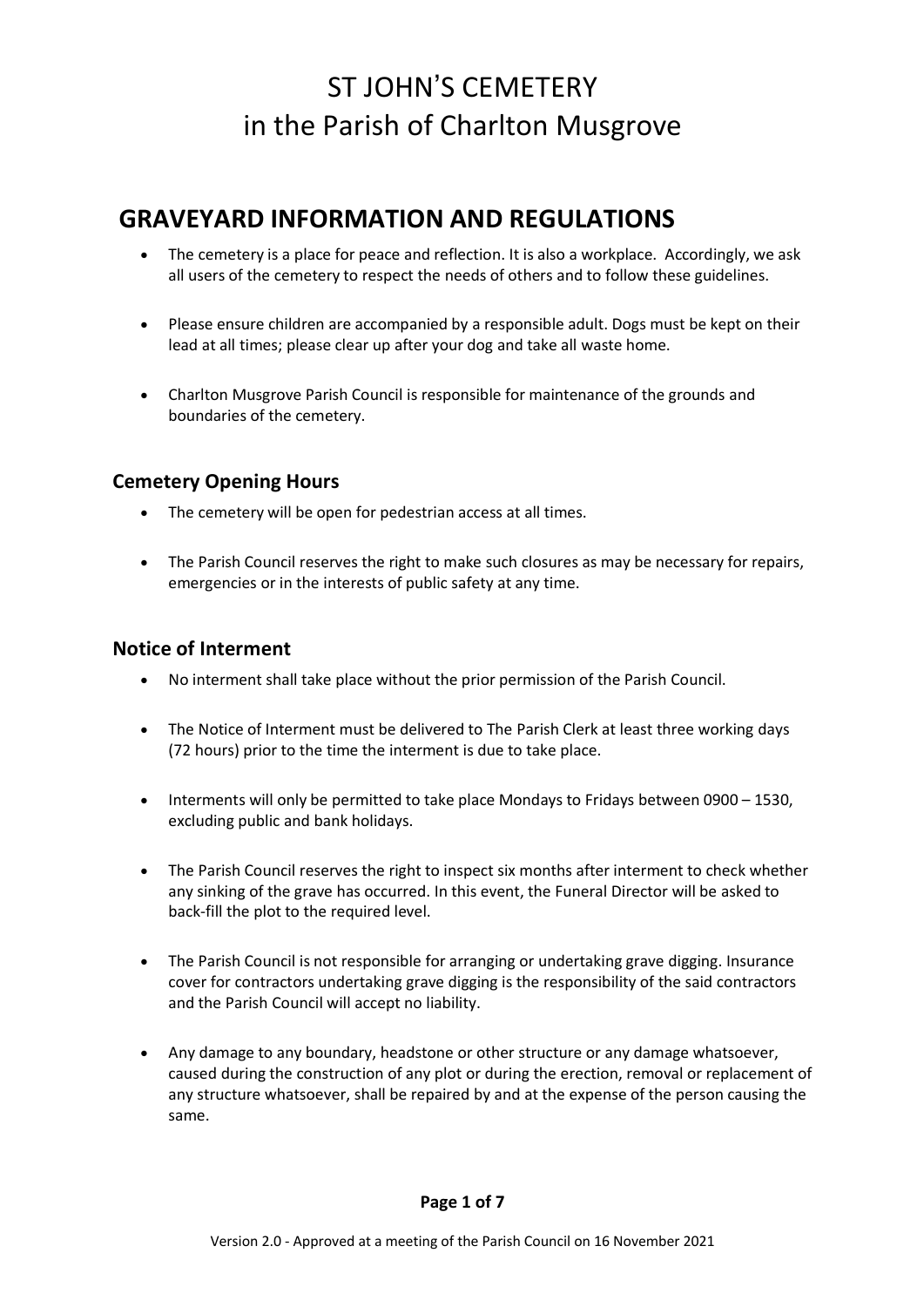### **Purchase and Grant**

- A non-resident surcharge will apply where the deceased is regarded as a non-resident of the Parish of Charlton Musgrove at the time of their death. Exemptions apply as follows:
	- The deceased had moved out of the Parish to receive specialist care that was not available within the Parish.
	- The deceased was a serving member of the armed forces living in service accommodation who was otherwise a resident in the Parish, or whose family still reside in the Parish.

#### *Appeal*

*Representation, in the form of a written appeal, may be made to the Parish Council to have this status altered. The Parish Council*!*s decision on this matter is final.*

## **Cremated Remains (Ashes Plot)**

- A suitable receptacle containing the ashes of a cremated person may be buried in an ashes plot in the cemetery for which the Exclusive Right of Burial (EROB) has been purchased.
- Ashes plots are available at single and double depths and if a double depth plot it required, this must be stated at the time of purchase.

### **Private Grave (Burial Plot)**

- Grave spaces can be single or double plots. From 2021 onwards, a double plot will be two adjacent graves. The clay ground in the cemetery makes double depth digging unsustainable.
- If a double burial plot is required, this must be stated at the time of purchase.
- When purchasing a private grave, the Parish Council will provide a document entitled 'Exclusive Right of Burial '(EROB). This document is proof of ownership and is valid for 75 years from the date of purchase. During this period, the Parish Council will buy back any unused or unwanted EROB at the original purchase price.
- The owner of the EROB is responsible for keeping the Parish Clerk updated with their details.
- No grave in which the EROB has been purchased shall be opened without the signature of the owner or his/her next of kin of assignees.
- No second burial will be permitted in any grave. If an EROB has been previously purchased for a double depth plot and the relevant Deed of Grant is produced for inspection, the Parish Council can reserve the right to offer two new plots adjacent to each other, due to poor ground conditions.

#### **Page 2 of 7**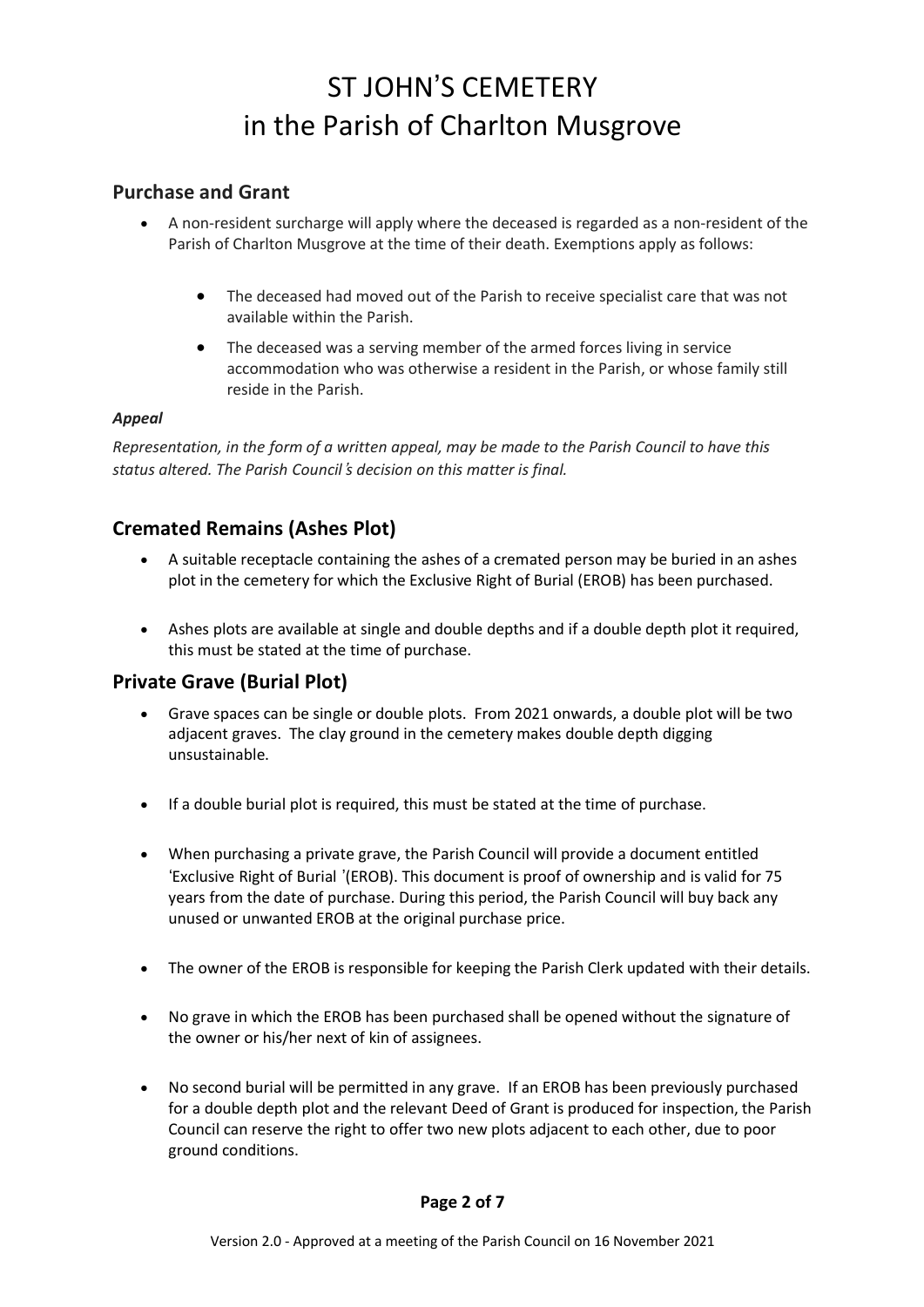### **Transfer of Grave Ownership**

- In the event of the death of the original grave owner, the person claiming to be entitled to the ownership rights must obtain a formal transfer of ownership from the Parish Council.
- A copy of the Last Will and Testament identifying the Executor/Executrix will be accepted as proof of intended ownership. If this information is not available, then the full names and addresses of all surviving children of the deceased will be required to prepare the title deed/ ownership transfer. This procedure is to ensure that the remaining family of the deceased agree to that person taking over the ownership rights of the grave space.
- The formal transfer must take place before funeral arrangements are made to re-open the grave space or approval granted on any proposed memorial work.
- Grave spaces must be kept in a neat and tidy condition and any litter should be removed from the site.
- All graves provided in the cemetery will be turfed flat and mown by the Parish Council.
- No kerbstones or railing of any kind (stone, wooden, plastic or otherwise) are permitted around the graves or cremations.
- No trees, shrubs or flowers, including the sowing of seeds, are to be planted anywhere in the cemetery.
- In accordance with the Church of England's guidelines, no artificial flowers or wreaths are allowed in the cemetery. Christmas decorations are to be removed by the end of the following January.
- The Parish Council reserves the right at any time to remove any unauthorised item placed upon the grave space.
- Stone chippings and bark mulch is not permitted on graves or cremation plots.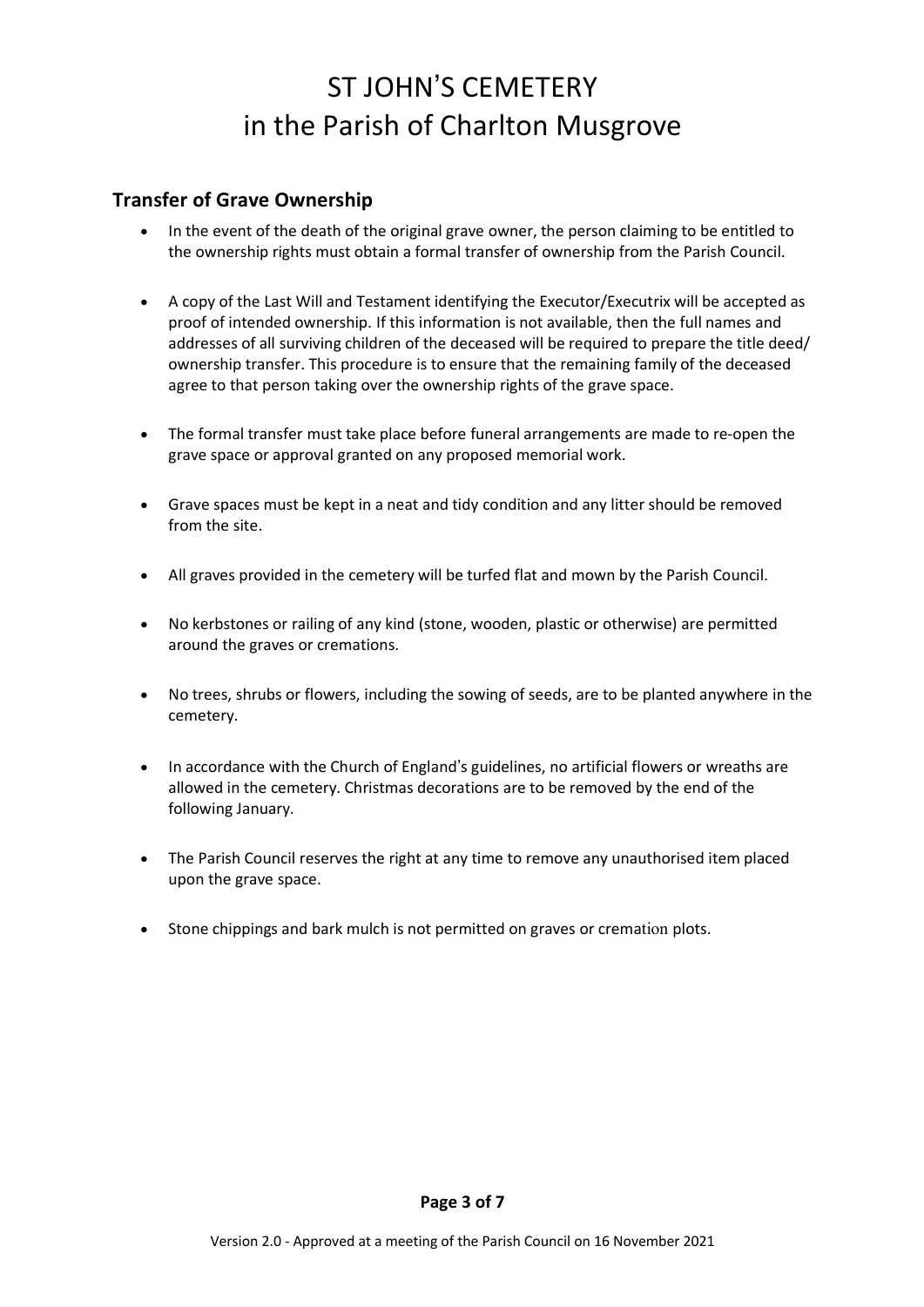### **Memorials**

- Memorials can only be erected on grave spaces where the EROB has been purchased. Memorials should be sound and of natural stone.
- All memorials are subject to Parish Council approval prior to being installed within the cemetery. The size and inscription of memorials must have the prior permission of the Parish Council and it is additionally requested that due to the nature of the ground, the erection of any memorial should be deferred for 12 months from the date of the burial.
- The Parish Council requires three working days (72 hours) notice of the erection or removal of a headstone.
- All memorial work undertaken must be in accordance with the National Association of Memorial Masons (NAMM) Code of Working Practice. The Monumental Mason will be responsible for leaving the grave area in a clean and tidy condition once work is completed and is responsible for any damage that may be caused to any surrounding ground or memorial as a direct result of the installation. Memorial installation cannot take place until a date and time has been agreed with the Parish Council.

A memorial may be either:

- A memorial headstone (without kerbs) not exceeding 30" in height, or
- A tablet, installed flush to the ground, a maximum of 18" by 18" and not exceeding 4" above ground level
- All memorial applications should be made to the Parish Council and the application must include a detailed drawing showing all dimension sizes, the type of material to be used and full inscription details.
- No hewing or dressing of stone is permitted in the cemetery. As far as is practical, all materials should be prepared ready for fixing, prior to arrival at the cemetery.
- The Parish Council will remove, at the expense of the grave owner, any memorial or kerbstone that has been installed without the necessary authorisation.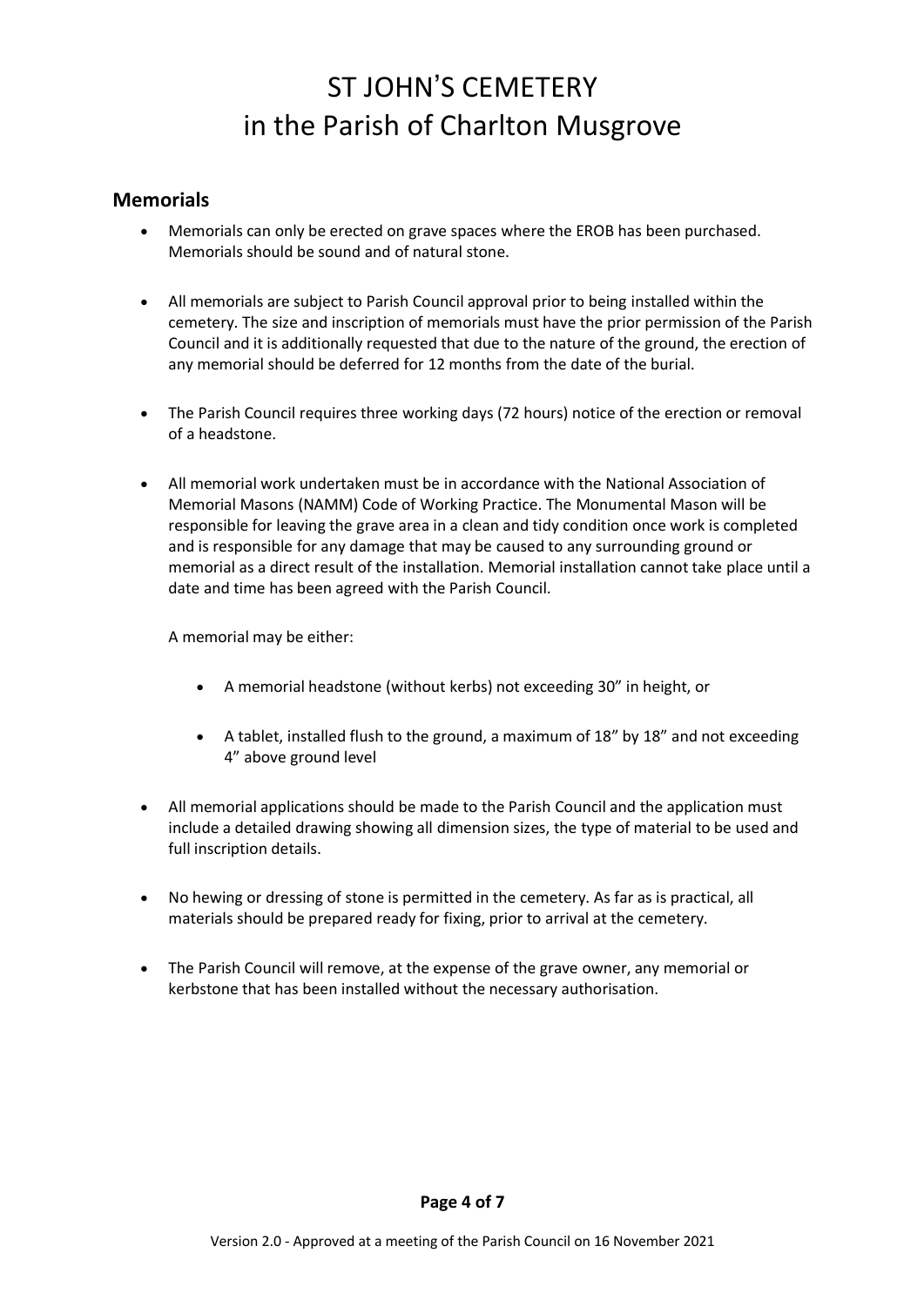### **Memorial Maintenance**

- All memorials are erected at the sole responsibility of the grave owner, or their lawful successors.
- All memorials are the responsibility of the registered owner to maintain.
- Grave owners must ensure all memorials are kept clean and in good repair. The Parish Council periodically inspects the cemetery to determine the condition of memorials. Any memorial deemed unsafe can be laid flat immediately and, in any event, will be reported to the grave owner for them to arrange immediate repair.
- If the grave owner cannot be identified/contacted or fails to make good repairs within three months of notice from the Parish Council, the latter reserves the right to repair or make safe any memorial which is allowed to fall into disrepair or become unsightly or dangerous and recover expenses from the registered owner or the owner's beneficiaries.
- The Parish Council will not be liable for damage to any memorial in the cemetery caused by wind, storm, subsidence or any other cause.
- No seats / benches shall be placed in the cemetery without the prior permission of the Parish Council.

*The Parish Council reserves the right to make changes to this policy at any time.*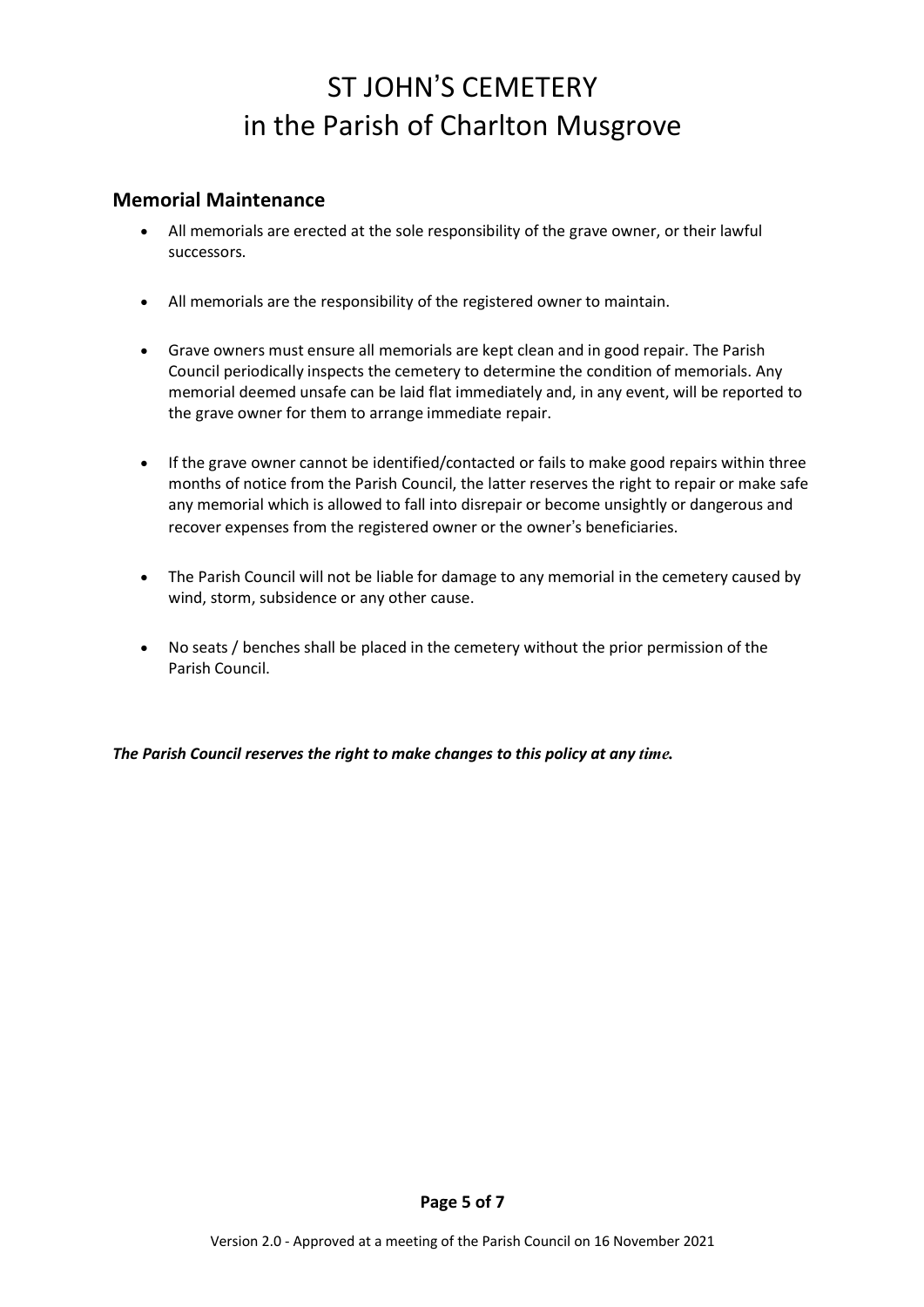## **Cemetery Fees with effect from 16th November 2021**

*All fees are payable to the Parish Clerk at the time of giving notice.*

#### **Purchase of a Grave Space**

Exclusive Right of Burial (EROB) for a Period of 75 Years

| <b>Burial Plot Single</b> | £250 |
|---------------------------|------|
| <b>Burial Plot Double</b> | £500 |
| Ashes Plot Single         | £125 |
| Ashes Plot Double         | £250 |

#### **Burial Fee**

| <b>Burial Plot</b> | Child up to 16 years of age | <b>FREE</b> |
|--------------------|-----------------------------|-------------|
|                    | Adult                       | £175        |
| Ashes Plot         | Child up to 16 years of age | <b>FREE</b> |
|                    | Adult                       | f75         |

#### **Notes**

If a double burial plot or double ashes plot is required, this must be stated at the time of *purchase.*

*For non- residents of Charlton Musgrove, quadruple fees on all the above will apply.*

*Before any plot can be opened/re-opened, the Grant of Exclusive Right of Burial must be presented to the Parish Council.*

*Photocopies of EROB's purchased after 1st January 2021, can be obtained from the Parish Council at a cost of £30.00.*

#### **Page 6 of 7**